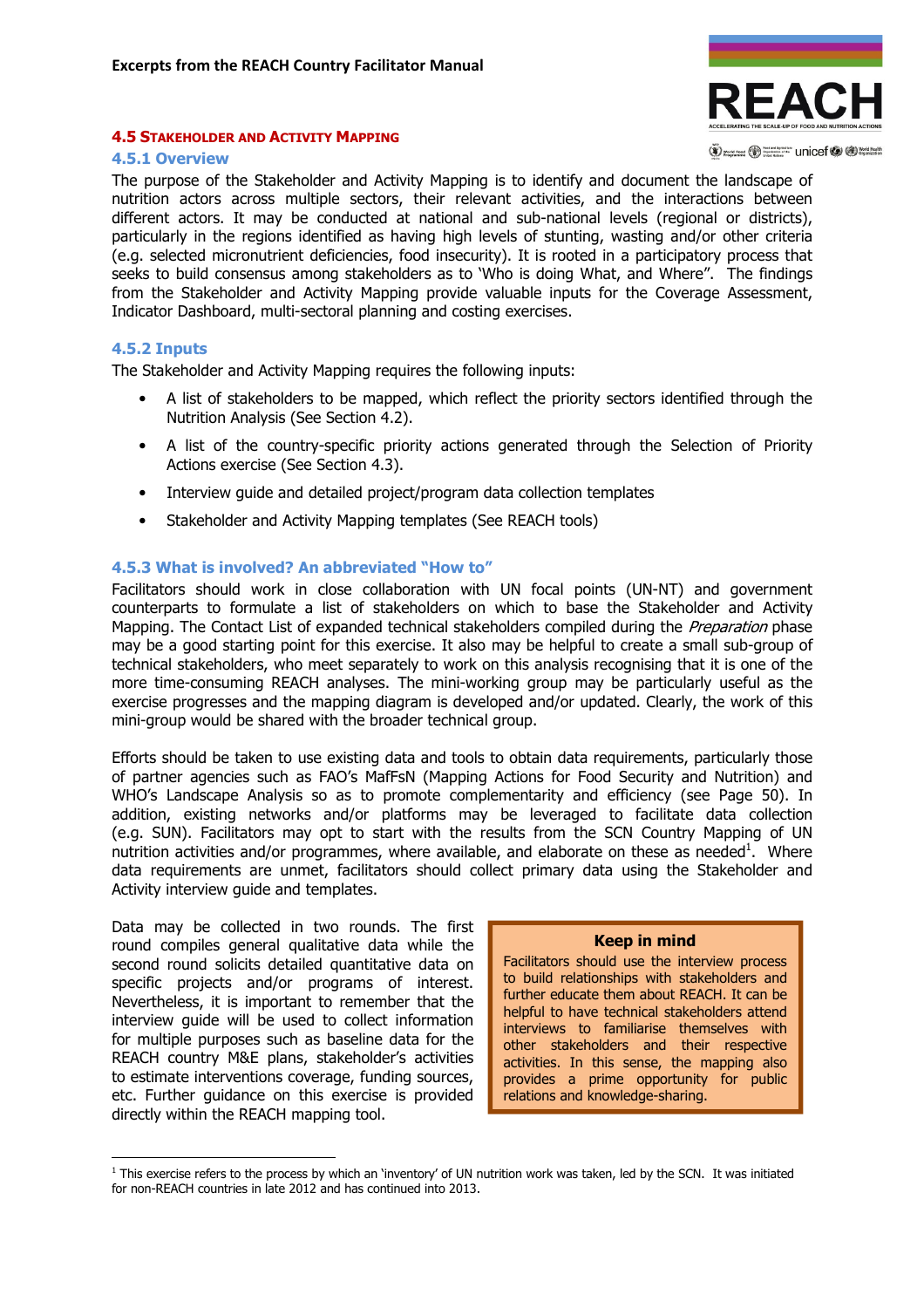# Table 12: Facilitation of the Stakeholder and Activity Mapping Exercise

Outlining the tasks and/or roles to guide the Stakeholder and Activity Mapping **Exercise** 

W World Food Construction Unicef C Companization

**REACI** 

| <b>Tasks and/or Roles</b>      | <b>Description</b>                                                                                                                                                                                                                                                                                                                                                                                      |
|--------------------------------|---------------------------------------------------------------------------------------------------------------------------------------------------------------------------------------------------------------------------------------------------------------------------------------------------------------------------------------------------------------------------------------------------------|
| Guidance and stewardship       | Facilitate the Stakeholder and Activity Mapping, defining the objectives, expected<br>results, outcomes and deadlines/timeframe. Frame the exercise within the context<br>of the country priority actions as revealed by the Selection of Priority Actions<br>Exercise.                                                                                                                                 |
| Data collection                | Brainstorm with the UN Nutrition Team to devise a preliminary list of stakeholders<br>involved in the implementation of the selected priority actions, taking into account<br>stakeholders from the priority sectors identified by the Nutrition Analysis.                                                                                                                                              |
|                                | Circulate the standard REACH data collection tools (questionnaires and templates)<br>among technical stakeholders, and adapt tools according to both the country needs<br>and incoming feedback. The tools consist of an interview guide and detailed<br>project/program data collection templates.                                                                                                     |
|                                | Conduct key informant interviews with the stakeholders that carry out the priority<br>interventions. The UN focal points (UN-NT) may facilitate contacts with key<br>stakeholder organizations as well as government focal points. Alternatively, data<br>may be collected by disseminating a self-response survey, where data collection<br>templates are sent directly to the stakeholders concerned. |
| Data analysis                  | (If technical stakeholders created an initial stakeholder map as part of a team-<br>building exercise facilitated during the Preparation phase, this initial version should<br>be re-presented to technical stakeholders to inform the formal Stakeholder and<br>Activity Mapping exercise.)                                                                                                            |
|                                | Enter and/or organize the data with the support of technical stakeholders<br>(particularly the designated sub-group, if established) using REACH data collection<br>templates.                                                                                                                                                                                                                          |
|                                | Identify overlapping actions as well as any gaps in terms of coverage, including<br>geographical coverage.                                                                                                                                                                                                                                                                                              |
|                                | Create a diagram/matrix to depict both the stakeholders and actions.                                                                                                                                                                                                                                                                                                                                    |
|                                | Present the findings to technical stakeholders for discussion and further analysis.                                                                                                                                                                                                                                                                                                                     |
| Review and validation          | Lead the review and validation processes among technical stakeholders to endorse<br>outputs from the Stakeholder and Activity Mapping.                                                                                                                                                                                                                                                                  |
| Consensus-building             | Lead technical stakeholders to consensus on:<br>An initial stakeholder map                                                                                                                                                                                                                                                                                                                              |
| Communications and<br>advocacy | Increase awareness of policy-makers and nutrition stakeholders about the<br>complexity of the nutrition landscape: actors involved as well as their roles and<br>activities.                                                                                                                                                                                                                            |
|                                | Advocate along the process. Data collection and interviews can be an opportunity<br>for advocacy. NGOs, donors, and CBOs may have their own working groups related<br>to nutrition-related issues. Request a slot at one of their meetings to explain the<br>exercise, request their support to help identify other stakeholders and encourage<br>their members to participate in interviews.           |
| Knowledge-sharing              | Facilitate access to existing data and tools on stakeholder activities and well as<br>case studies on other country experiences.                                                                                                                                                                                                                                                                        |
|                                | Document country experiences and any lessons learned                                                                                                                                                                                                                                                                                                                                                    |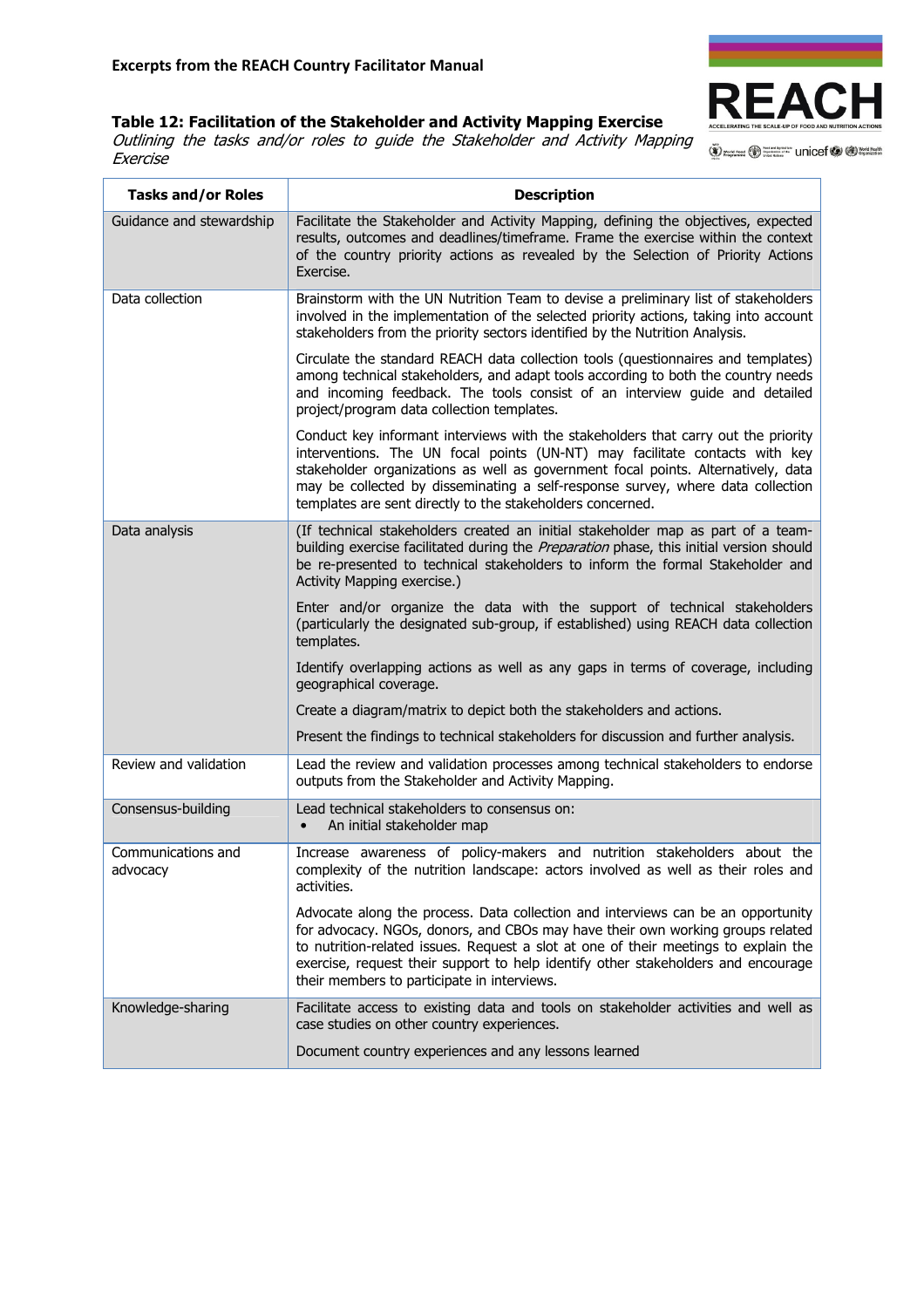## 4.5.4 Guidelines for analysis

A few practical guidelines are highlighted below to help structure the Stakeholder and Activity Mapping. It is essential for technical stakeholders to define the scope of



(V) works root (V) Significant Unicef (V (D) North Health

this exercise and use clear definitions of the interventions for mapping, given the multitude and variety of nutrition-related activities. Focusing on the selected priority actions will help promote coherence between the REACH analyses, and more importantly, ensure that REACH activities are relevant to the country context. The more interventions included in the mapping exercise, the more time will be required for the data collection and analysis – not to mention that the analysis will be more complex. It is, therefore, recommended to select 10-20 actions to map during the initial mapping, where the country has identified numerous 'priority' actions (e.g. according to the National Nutrition Action Plan). It is important for facilitators to keep in mind that the Stakeholder and Activity Mapping is a dynamic process, which can be expanded, as needed.

The Stakeholder and Activity Mapping exercise is both time and labour-intensive. There should be a concerted effort to carry out and document this exercise in a systematic manner that is amenable to periodic review/updating without having to repeat the process in its entirety. For instance, registers could be established at national and/or district levels whereby stakeholders (e.g. UN agencies and NGOs) could be encouraged to keep updated records of their respective activities.

Facilitators may find it helpful to prioritize data collection with organizations that are known to have large-scale nutrition-related activities and progressively move on to small-scale actors. Once the list of stakeholders for mapping is devised and data is collected, the stakeholders should be categorized according to their roles in nutrition (e.g. donor, catalyst, implementer). Definitions of these categories are provided below to guide this process.

- o Donor: stakeholder who funds the interventions.
- $\circ$  Catalyst: stakeholder who facilitates and accelerates the implementation of interventions, either through technical advice or other resources (e.g. the UN agencies).
- $\circ$  Implementer: stakeholder who delivers the intervention/action to the final beneficiary, builds capacity, handles logistic arrangements, etc.

These stakeholder categories should be reflected in the mapping diagram (e.g. matrix) typically on the Y axis while the country priority interventions can be specified on the X. The mapping diagram (e.g. matrix) should then be populated with the stakeholder information according to their roles and interventions. It may be helpful to visually differentiate government from non-government actors, as exemplified by Figure 16 below.

# Figure 16: Excerpt from the Stakeholder and Activity Mapping in Mauritania

Matrix displaying stakeholder categories on the Y axis and country priority actions on the x axis